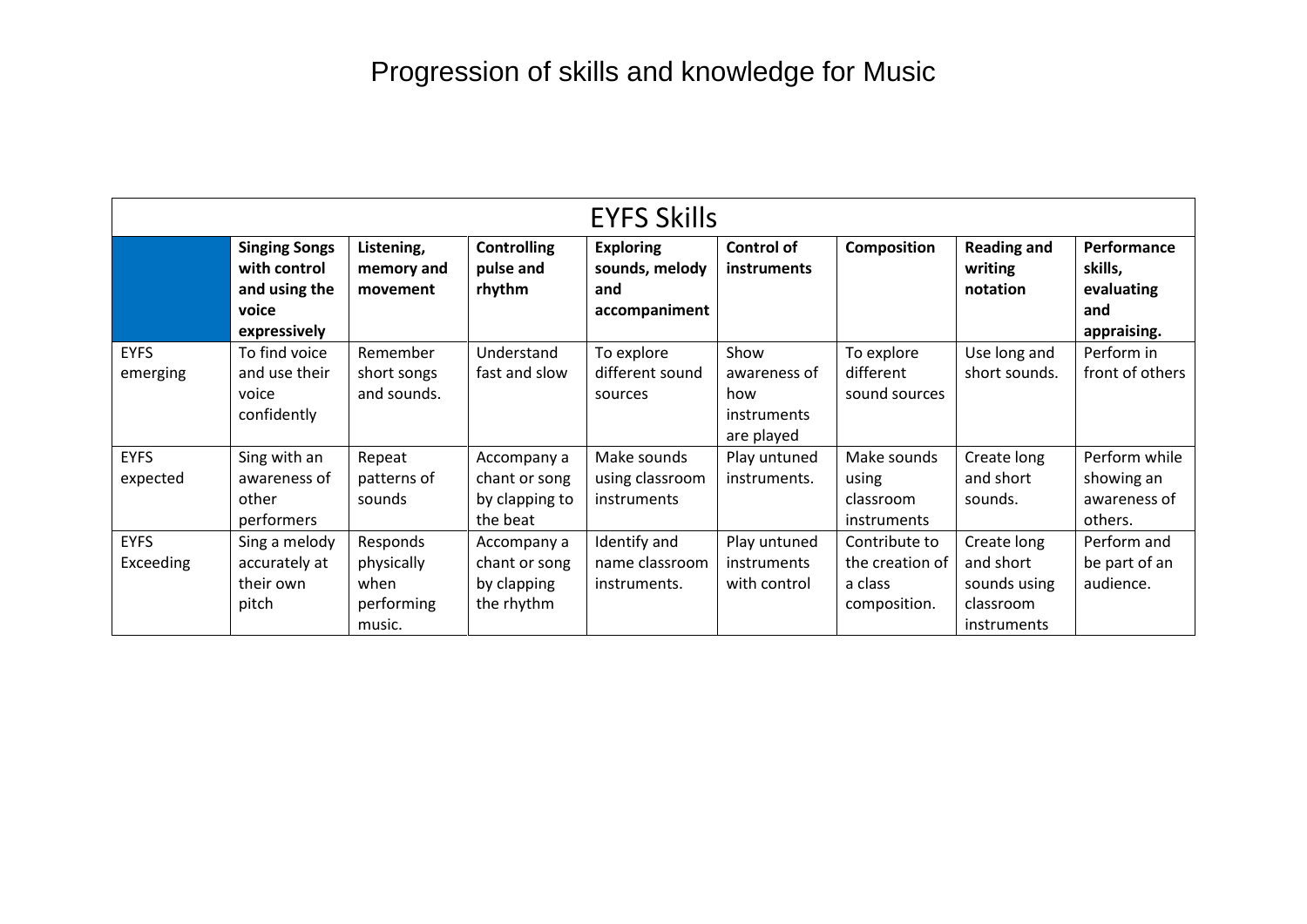|                            | <b>Year 1 Skills</b>                                                           |                                                        |                                                                            |                                                            |                                                    |                                                              |                                                                             |                                                              |
|----------------------------|--------------------------------------------------------------------------------|--------------------------------------------------------|----------------------------------------------------------------------------|------------------------------------------------------------|----------------------------------------------------|--------------------------------------------------------------|-----------------------------------------------------------------------------|--------------------------------------------------------------|
|                            | <b>Singing Songs</b><br>with control<br>and using the<br>voice<br>expressively | Listening,<br>memory and<br>movement                   | <b>Controlling</b><br>pulse and<br>rhythm                                  | <b>Exploring</b><br>sounds, melody<br>and<br>accompaniment | <b>Control of</b><br><b>instruments</b>            | <b>Composition</b>                                           | <b>Reading and</b><br>writing<br>notation                                   | Performance<br>skills,<br>evaluating<br>and<br>appraising.   |
| Year 1<br>emerging         | Sing with an<br>awareness of<br>other<br>performers                            | Repeat<br>patterns of<br>sounds                        | Accompany a<br>chant or song                                               | Make sounds<br>using classroom<br><i>instruments</i>       | Play untuned<br>instruments.                       | Make sounds<br>using<br>classroom<br><i>instruments</i>      | Create long<br>and short<br>sounds.                                         | Perform while<br>showing an<br>awareness of<br>others.       |
| Year 1<br>Expected         | Sing a melody<br>accurately at<br>their own<br>pitch                           | Responds<br>physically<br>when<br>performing<br>music. | Accompany a<br>chant or song<br>by clapping<br>the rhythm                  | Identify and<br>name classroom<br>instruments.             | Play untuned<br><i>instruments</i><br>with control | Contribute to<br>the creation of<br>a class<br>composition.  | Create long<br>and short<br>sounds using<br>classroom<br><i>instruments</i> | Perform and<br>be part of an<br>audience.                    |
| Year 1<br><b>Exceeding</b> | Sing with a<br>sense of<br>awareness of<br>pulse and<br>control of<br>rhythm   | Identify<br>different<br>sound<br>resources            | Identify pulse<br>and join in<br>getting faster<br>and slower<br>together. | Identify how<br>different sounds<br>can give a<br>message  | Play<br>instruments in<br>different<br>ways.       | Identify how<br>different<br>sounds can<br>give a<br>message | Perform long<br>and short<br>sounds in<br>response to<br>symbols            | Follow<br>instruction<br>that combine<br>musical<br>element. |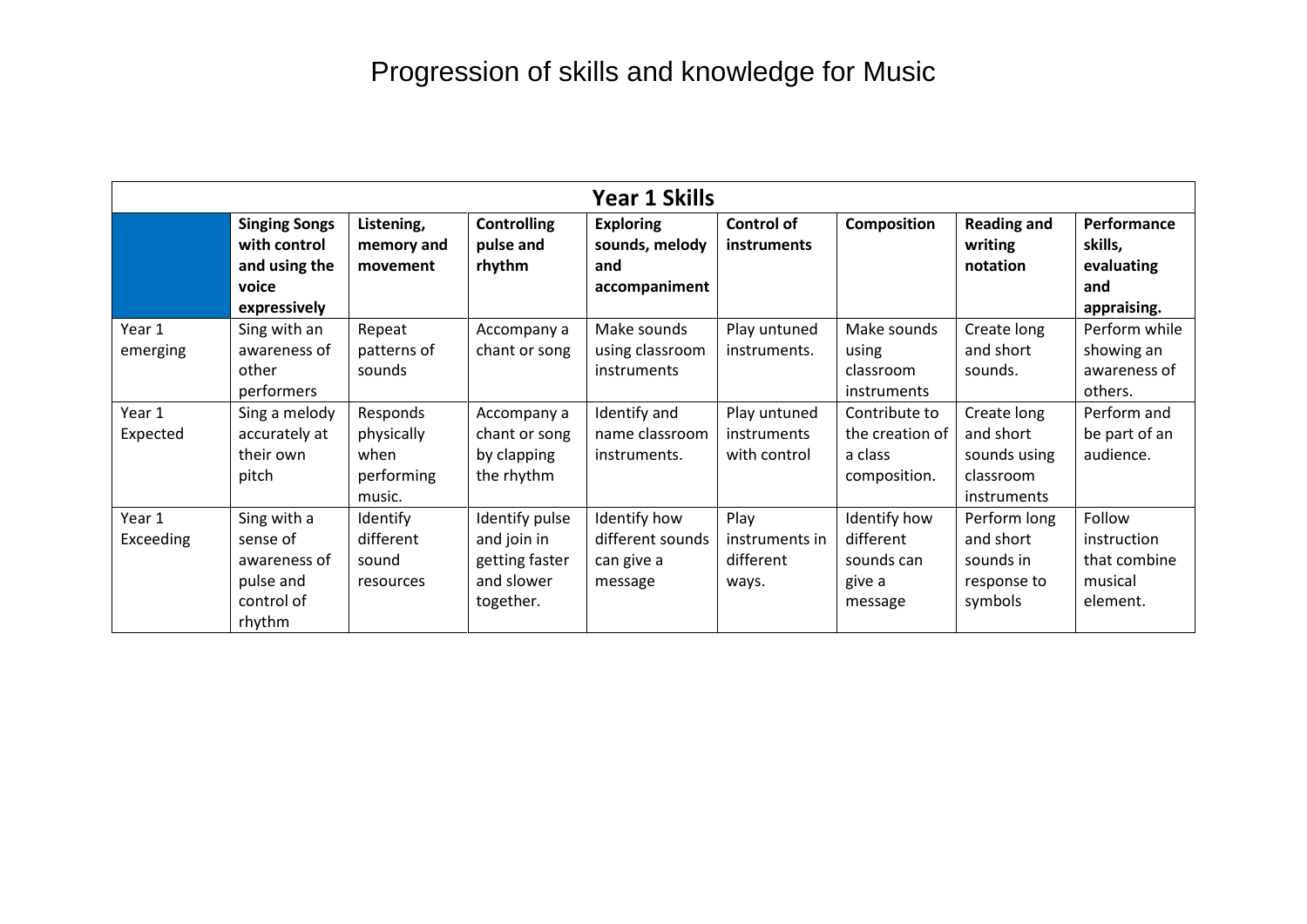|                     | Year 2 Skills                                                                             |                                                                                                       |                                                                            |                                                                  |                                                    |                                                                  |                                                                  |                                                                                              |
|---------------------|-------------------------------------------------------------------------------------------|-------------------------------------------------------------------------------------------------------|----------------------------------------------------------------------------|------------------------------------------------------------------|----------------------------------------------------|------------------------------------------------------------------|------------------------------------------------------------------|----------------------------------------------------------------------------------------------|
|                     | <b>Singing Songs</b><br>with control<br>and using the<br>voice<br>expressively            | Listening,<br>memory and<br>movement                                                                  | <b>Controlling</b><br>pulse and<br>rhythm                                  | <b>Exploring</b><br>sounds, melody<br>and<br>accompaniment       | <b>Control of</b><br><b>instruments</b>            | <b>Composition</b>                                               | <b>Reading and</b><br>writing<br>notation                        | Performance<br>skills,<br>evaluating<br>and<br>appraising.                                   |
| Year 2<br>Emerging  | Sing with a<br>sense of<br>awareness of<br>pulse and<br>control of<br>rhythm              | Identify<br>different<br>sound<br>resources                                                           | Identify pulse<br>and join in<br>getting faster<br>and slower<br>together. | Identify how<br>different sounds<br>can give a<br>message        | Play<br>instruments in<br>different<br>ways.       | Identify how<br>different<br>sounds can<br>give a<br>message     | Perform long<br>and short<br>sounds in<br>response to<br>symbols | Follow<br>instruction<br>that combine<br>musical<br>element.                                 |
| Year 2<br>Expected  | Recognise<br>phrase length<br>and know<br>when to<br>breathe                              | Respond<br>physically<br>when<br>composing<br>music                                                   | Identify long<br>and short<br>sounds in<br>music                           | Create and<br>choose sounds<br>in response to a<br>given stimuli | Create sound<br>effects                            | Create and<br>choose sounds<br>in response to<br>a given stimuli | Play and sing a<br>notated<br>phrase                             | Recognise the<br>need for<br>performance<br>and audiences                                    |
| Year 2<br>Exceeding | Follow pitch<br>movements<br>with their<br>hands and use<br>high low and<br>middle voices | Respond<br>physically<br>when<br>appraising<br>music, identify<br>well defined<br>musical<br>features | Accompanying<br>a chant or<br>song by<br>clapping the<br>pulse.            | Change sounds<br>to reflect<br>different stimuli                 | Identify<br>different<br>groups of<br>instruments. | Change<br>sounds to<br>reflect<br>different<br>stimuli           | Play and sing a<br>phrase from<br>dot notation.                  | Perform<br>together and<br>follow<br>instructions<br>that combine<br>the musical<br>element. |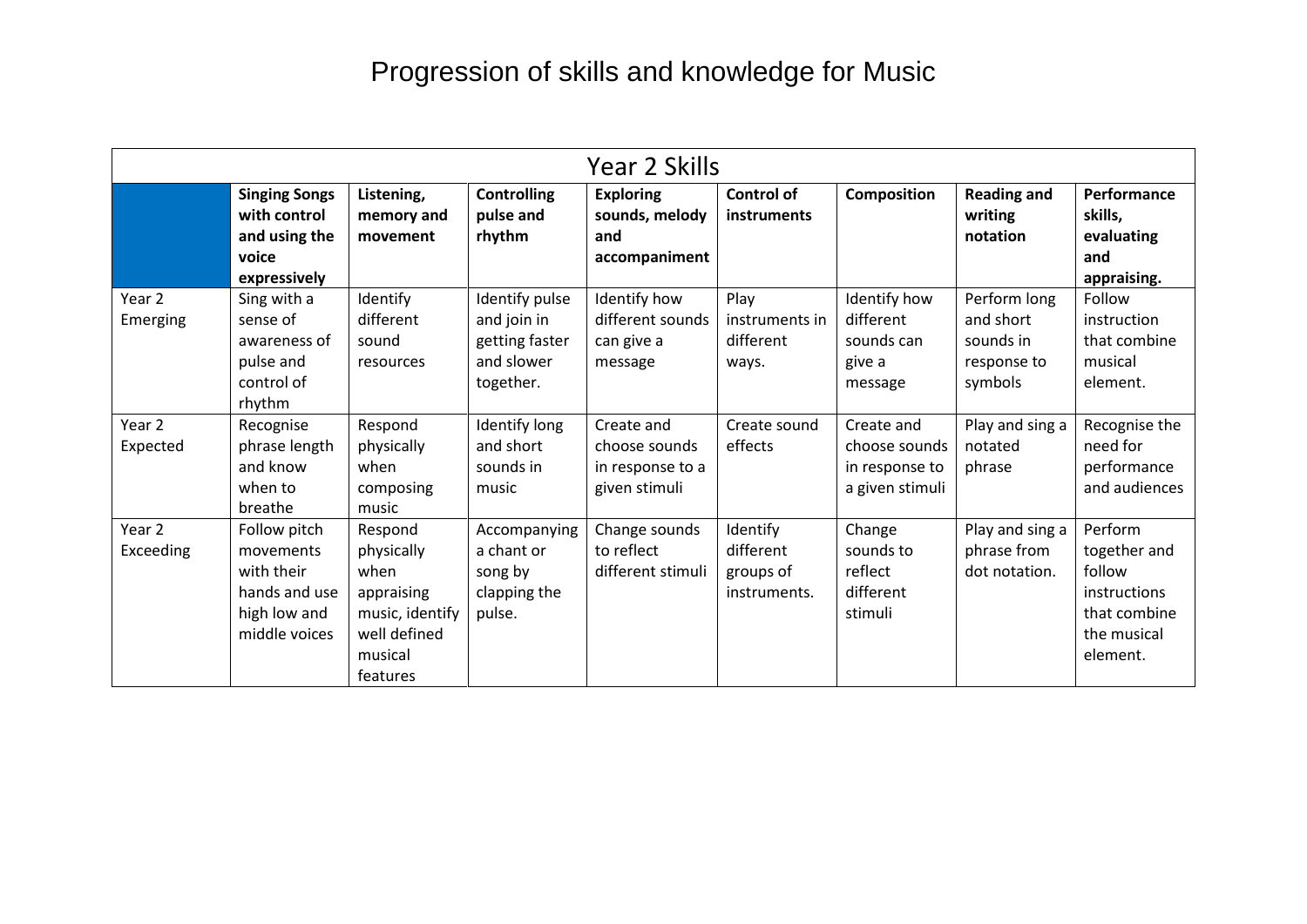|                                | Year 3 Skills                                                                  |                                                                                                                         |                                                               |                                                                  |                                                       |                                                                 |                                                                          |                                                                   |
|--------------------------------|--------------------------------------------------------------------------------|-------------------------------------------------------------------------------------------------------------------------|---------------------------------------------------------------|------------------------------------------------------------------|-------------------------------------------------------|-----------------------------------------------------------------|--------------------------------------------------------------------------|-------------------------------------------------------------------|
|                                | <b>Singing Songs</b><br>with control<br>and using the<br>voice<br>expressively | Listening,<br>memory and<br>movement                                                                                    | <b>Controlling</b><br>pulse and<br>rhythm                     | <b>Exploring</b><br>sounds, melody<br>and<br>accompaniment       | <b>Control of</b><br><b>instruments</b>               | <b>Composition</b>                                              | <b>Reading and</b><br>writing<br>notation                                | <b>Performance</b><br>skills,<br>evaluating<br>and<br>appraising. |
| Year <sub>3</sub><br>emerging  | Begin to sing<br>with control<br>and pitch.                                    | Create<br>sequences of<br>movements in<br>response to<br>sounds.                                                        | Recognise<br>rhythmic<br>patters                              | Identify ways of<br>sounds are used<br>to accompany a<br>song    | Select<br>appropriate<br>instruments                  | Create textures<br>by combining<br>sounds in<br>different ways  | Record their<br>own ideas                                                | Perform in<br>different ways<br>and in<br>different<br>situations |
| Year 3<br>Expected             | Sing with<br>awareness of<br>pulse and<br>rhythm                               | Explore and<br>choose<br>different<br>movements<br>to describe                                                          | Perform a<br>repeated<br>pattern to<br>use a steady<br>pulse  | Explore and<br>perform<br>different types<br>of<br>accompaniment | Select<br>instruments<br>to describe<br>visual images | Create music that<br>describes<br>contrasting<br>moods/emotions | Make their<br>own symbols<br>for notation                                | Explore the<br>way that<br>performer are<br>a musical<br>resource |
| Year <sub>3</sub><br>Exceeding | Understand<br>how mouth<br>shapes can<br>affect the<br>voice                   | Demonstrate<br>the ability to<br>recognise the<br>use of<br>structure and<br>expressive<br>elements<br>through<br>dance | Identify and<br>recall<br>rhythmic and<br>melodic<br>patterns | Explore<br>different<br>patterns                                 | Identify<br>melodic<br>phrases                        | Create an<br>accompaniment<br>to a known song                   | Make their<br>own symbols<br>for notation<br>as part of a<br>class score | Recognise<br>how music<br>can reflect<br>different<br>intentions  |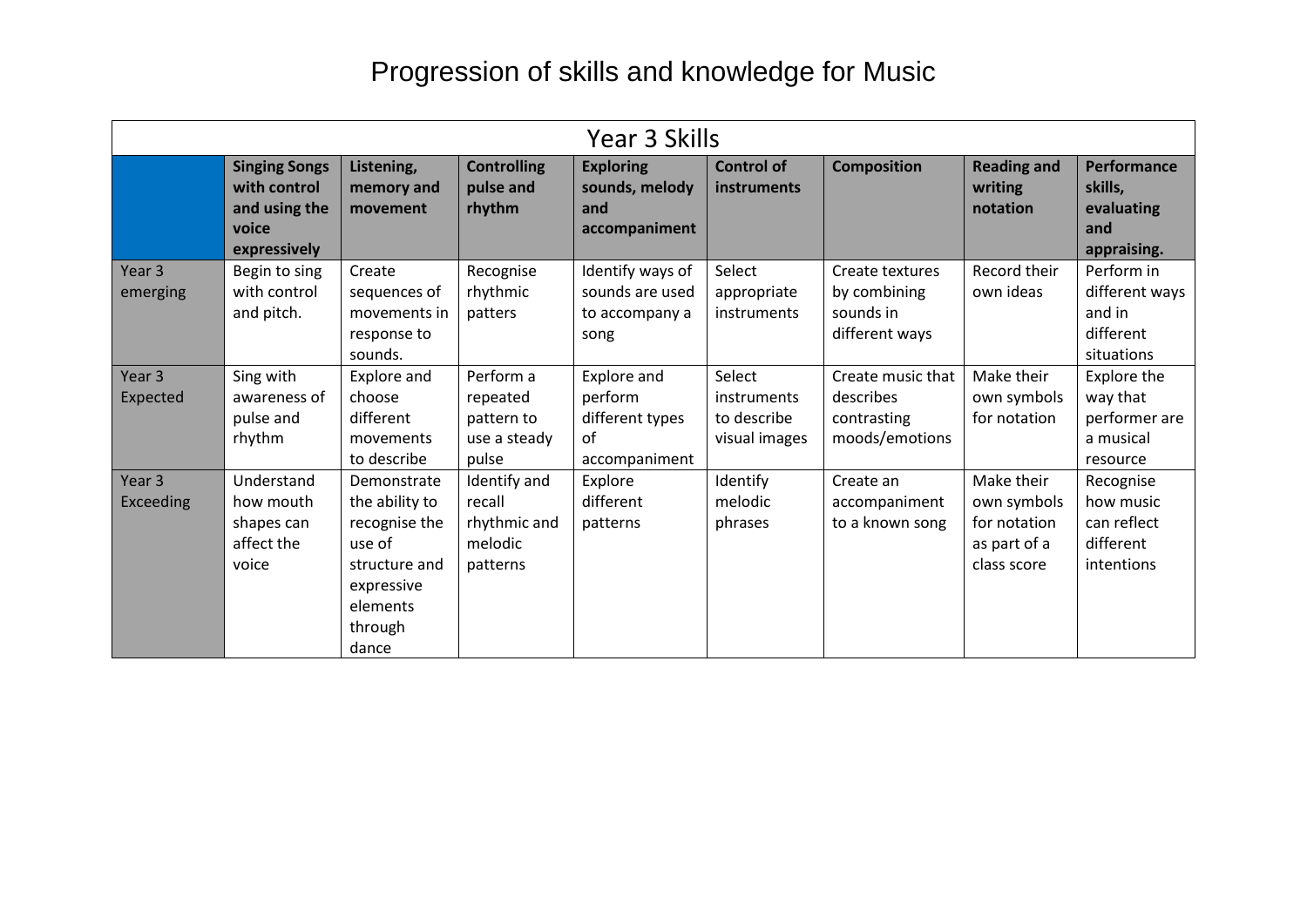|                     | Year 4 Skills                                                                                                               |                                                                                                                      |                                                                                 |                                                                 |                                                        |                                                                 |                                                                          |                                                                   |
|---------------------|-----------------------------------------------------------------------------------------------------------------------------|----------------------------------------------------------------------------------------------------------------------|---------------------------------------------------------------------------------|-----------------------------------------------------------------|--------------------------------------------------------|-----------------------------------------------------------------|--------------------------------------------------------------------------|-------------------------------------------------------------------|
|                     | <b>Singing Songs</b><br>with control<br>and using the<br>voice<br>expressively                                              | Listening,<br>memory and<br>movement                                                                                 | <b>Controlling</b><br>pulse and<br>rhythm                                       | <b>Exploring</b><br>sounds, melody<br>and<br>accompaniment      | <b>Control of</b><br>instruments                       | <b>Composition</b>                                              | <b>Reading and</b><br>writing<br>notation                                | <b>Performance</b><br>skills,<br>evaluating<br>and<br>appraising. |
| Year 4<br>Emerging  | Sing with<br>awareness of<br>pulse and<br>rhythm                                                                            | Explore and<br>choose<br>different<br>movements to<br>describe                                                       | Perform a<br>repeated<br>pattern to use<br>a steady pulse                       | Explore and<br>perform different<br>types of<br>accompaniment   | Select<br>instruments to<br>describe visual<br>images  | Create music that<br>describes<br>contrasting<br>moods/emotions | Make their<br>own symbols<br>for notation                                | Explore the<br>way that<br>performer are a<br>musical<br>resource |
| Year 4<br>Expected  | Understand<br>how mouth<br>shapes can<br>affect the voice                                                                   | Demonstrate<br>the ability to<br>recognise the<br>use of<br>structure and<br>expressive<br>elements<br>through dance | Identify and<br>recall rhythmic<br>and melodic<br>patterns                      | Explore different<br>patterns                                   | Identify melodic<br>phrases                            | Create an<br>accompaniment to<br>a known song                   | Make their<br>own symbols<br>for notation as<br>part of a class<br>score | Recognise how<br>music can<br>reflect different<br>intentions     |
| Year 4<br>Exceeding | Sing<br>expressively<br>with awareness<br>and control at<br>the expressive<br>elements ie.<br>Timbre, tempo<br>and dynamics | Identify<br>phrases that<br>could be used<br>as an<br>introduction,<br>interlude and<br>ending                       | Identify<br>repeated<br>patterns used<br>in a variety of<br>music<br>(ostimato) | Analyse how<br>sounds are used<br>to create different<br>moods. | Play<br>accompaniments<br>with control and<br>accuracy | Create descriptive<br>music in pairs or<br>small groups         | Perform using<br>a notation as<br>support                                | Perform with<br>an awareness<br>of different<br>parts.            |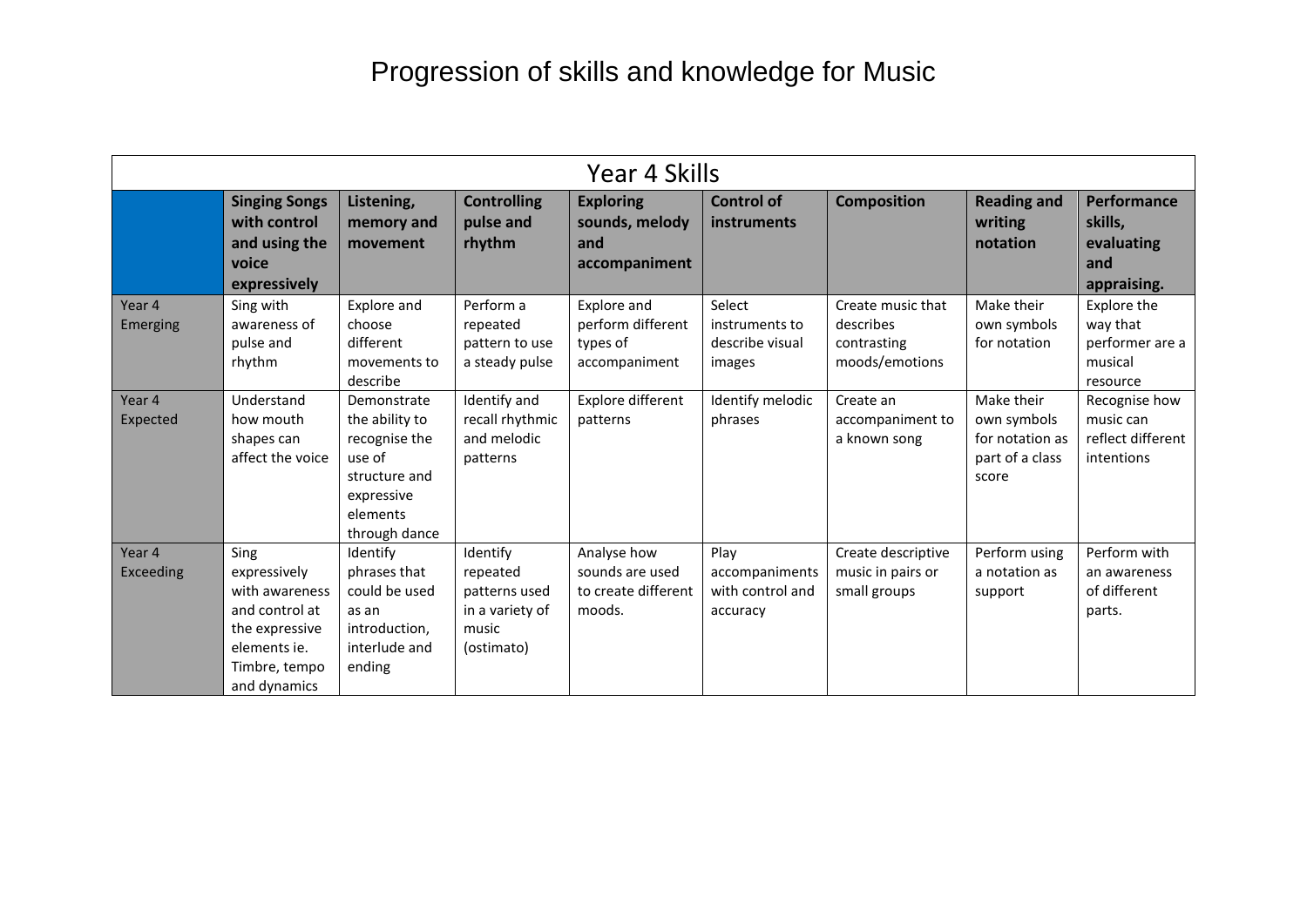|                               | Year 5 Skills                                                                                                               |                                                                                                |                                                                                 |                                                                   |                                                                        |                                                                                               |                                              |                                                                 |
|-------------------------------|-----------------------------------------------------------------------------------------------------------------------------|------------------------------------------------------------------------------------------------|---------------------------------------------------------------------------------|-------------------------------------------------------------------|------------------------------------------------------------------------|-----------------------------------------------------------------------------------------------|----------------------------------------------|-----------------------------------------------------------------|
|                               | <b>Singing Songs</b><br>with control<br>and using the<br>voice<br>expressively                                              | Listening,<br>memory and<br>movement                                                           | <b>Controlling</b><br>pulse and<br>rhythm                                       | <b>Exploring</b><br>sounds, melody<br>and<br>accompaniment        | <b>Control of</b><br>instruments                                       | <b>Composition</b>                                                                            | <b>Reading and</b><br>writing<br>notation    | Performance<br>skills,<br>evaluating<br>and<br>appraising.      |
| Year <sub>5</sub><br>Emerging | Sing<br>expressively<br>with awareness<br>and control at<br>the expressive<br>elements ie.<br>Timbre, tempo<br>and dynamics | Identify<br>phrases that<br>could be used<br>as an<br>introduction,<br>interlude and<br>ending | Identify<br>repeated<br>patterns used<br>in a variety of<br>music<br>(ostinato) | Analyse how<br>sounds are used<br>to create different<br>moods.   | Play<br>accompaniments<br>with control and<br>accuracy                 | Create descriptive<br>music in pairs or<br>small groups                                       | Perform using<br>a notation as<br>support    | Perform with<br>an awareness<br>of different<br>parts.          |
| Year 5<br>Expected            | Sing songs with<br>increasing<br>control of<br>breathing,<br>posture and<br>sound<br>projection                             | Internalise<br>short melodies<br>and play these<br>on pitched<br>percussion (by<br>ear)        | Improvise<br>rhythm<br>patterns                                                 | Comment on how<br>sounds are used<br>to create different<br>moods | Identify different<br>starting points<br>for composing<br>music        | Identify different<br>starting points for<br>composing music                                  | Sing songs<br>using notation<br>of their own | Present<br>performances<br>effectively                          |
| Year 5<br>Exceeding           | Sing a round<br>two parts and<br>identify the<br>melodic<br>phrases and<br>how they fit<br>together                         | Listen to longer<br>pieces of music<br>and identify<br>features                                | Perform<br>independent<br>part keeping to<br>a steady beat                      | Select different<br>melodic patterns                              | Create different<br>effects using<br>combinations of<br>pitched sounds | Explore, select and<br>combine a variety<br>of different sounds<br>to compose a<br>soundscape | Sing songs<br>using staff<br>notation        | Show and<br>awareness of<br>audiences,<br>venue and<br>occasion |